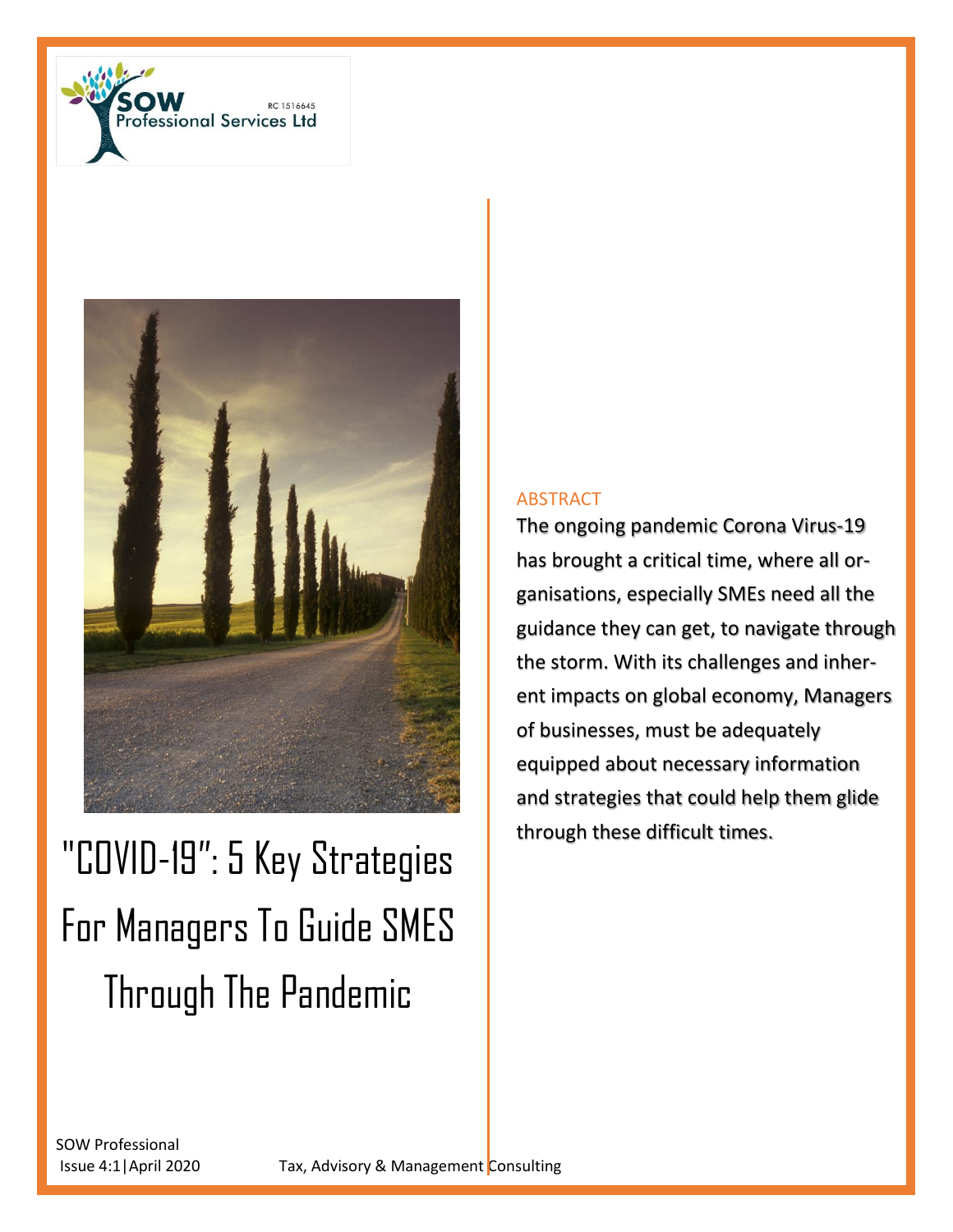## "COVID-19: 5 Key Steps For Managers to Guide SMES Through The Pandemic

Managers of business especially SMEs' will no doubt face a very daunting challenges during and after the pandemic. COVID -19 crisis is a critical time where SMEs, need all the guidance they can get to navigate through the storm.



We recommend the following actions for SME Managers and Entrepreneurs to rise up to the occasion and ensure this challenges do not hinder the continuity of their business. Many of these will also be relevant to some large corporations:

1. Inform yourself of all Aid Options

Business Managers should be aware of all financial and other forms of aid provided by the Federal and State governments of their location. It would be helpful for

the Managers to be aware of aid that other business are getting, so they can be a beneficiary of this same opportunity.

2. Apply the Available Aids to your Business

Clients in high risk and critical sectors such as Agricultural, Food Processing, Distribution, Manufacturing, Retail business and those that enjoy government patronage, due to fiscal policy, can benefit from public supports measures. It is important for business Managers to know the following:

- $\triangleright$  All the claims available to them
- $\triangleright$  Identifying options to diversify their business
- $\triangleright$  Accessing emergency financing provided by governments
- $\triangleright$  If possible, consider re-negotiating your fees and payment schedules with them

3. Help with immediate business survival

Be aware of immediate measures that might make the difference between survival and collapse. And help implement these, for example, to:

- $\triangleright$  Access the reliefs on offer as soon as possible to maximize the impact.
- $\triangleright$  Review and adjust cash flow forecasts to determine what impact cuts in sales will have on ability to pay suppliers and debt.
- $\triangleright$  Businesses should continue to pay their suppliers when they can to help avoid a wide-spread collapse of the financial system.
- $\triangleright$  Consider the business model to ascertain whether the SME can deliver goods or services in an alternative manner – such as by home delivery or online, and whether it can downsize or stop certain activities, such as travel, sales and marketing.

SOW Professional April 2020 **Tax, Advisory & Management Consulting**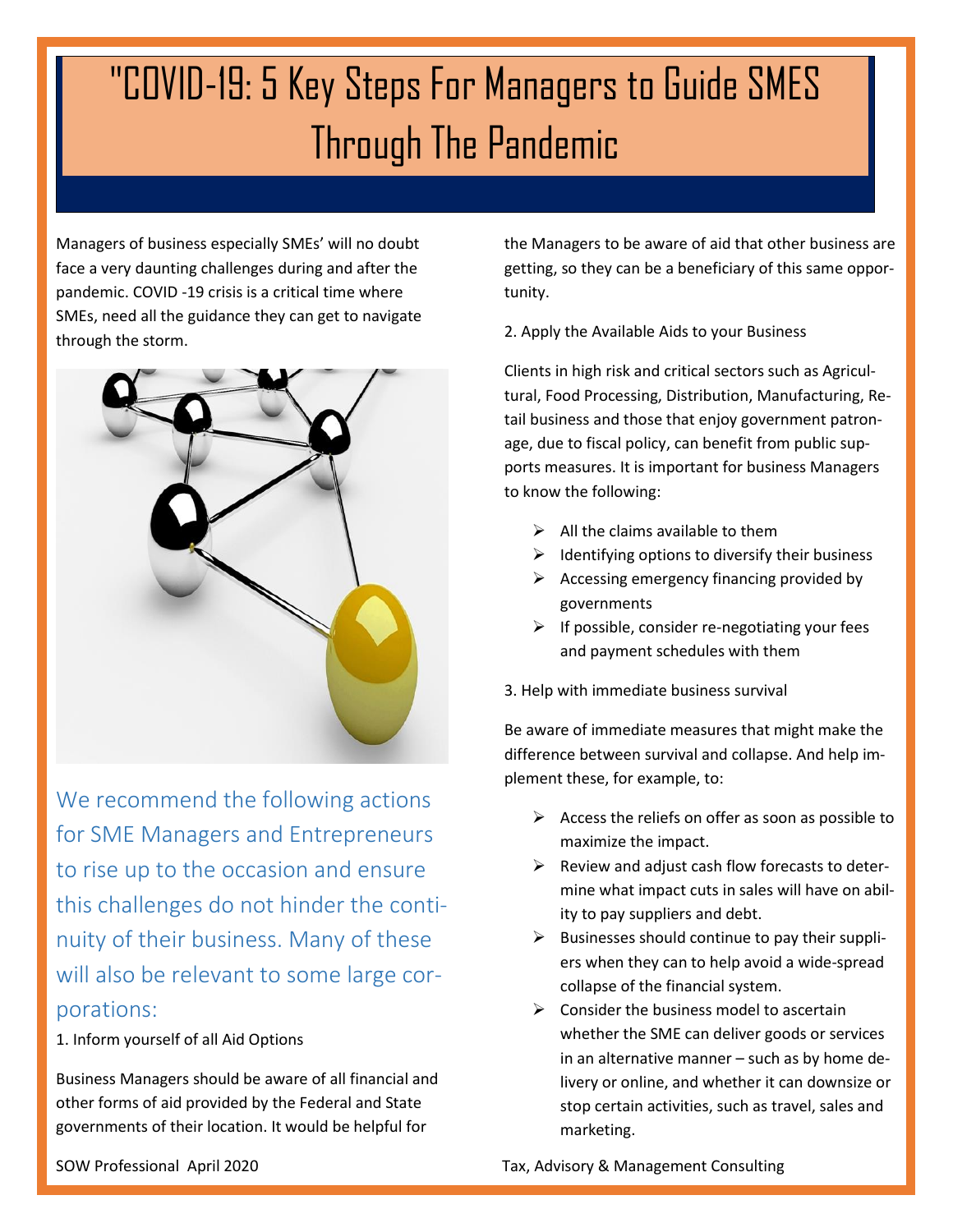## "COVID-19: 5 Key Steps For Managers to Guide SMES Through The Pandemic

- $\triangleright$  Understand supply chains and plan for the supply of products and services to get disrupted. This may involve scaling back production for some parts and stock and re-considering suppliers and clients from countries heavily impacted by the virus.
- $\triangleright$  Review your business insurance and confirm whether the business is eligible for a claim for any financial losses.
- $\triangleright$  Communicate with staff to discuss the possibility of short term pay cuts.
- $\triangleright$  Ensure your financials are up to date, so you can monitor profitability, stock, and debtorcreditor balances.
- $\triangleright$  FIRS and some LIRS have declared deferment of tax returns and financial information filing. Please, check and see how it is applicable to you. However, such deferments' long-term impacts are not clear. They could result in a later bottleneck in filing such returns and the possible loss of financial and tax data.
- $\triangleright$  Renegotiate payment terms with suppliers and help to communicate with banks, if there are loan commitments you cannot meet. Please note, Nigeria President has already declared three months repayment moratorium for all TraderMoni, MarketMoni and FarmerMoni loans. Ensure, you use this, to mitigate any pressure on your business, if applicable.
- $\triangleright$  Negotiate with debtors, for example to offer discounts in exchange for early payment.
- $\triangleright$  Continue to monitor the situation and implement any new initiatives, so that when lifting the restrictions becomes imminent, they are ready to recommence trading.
- $\triangleright$  If all else fails, consider the insolvency options as it may be possible to rescue viable businesses by debt reorganization, rather than be forced into full liquidation.
- 4. SMEs Should Plan for the Medium Term

Many SMEs are likely to be in a crisis mode. Entrepreneurs should avoid emergency measures that could endanger the business' medium-term viability. They can, for instance consider the following:

 $\triangleright$  Reconsider whether laying off employees is unavoidable. On top of having negative social and societal impacts, cutting down on workforce also constitutes a loss of key skills for the business. This should be a last resort option only, so, Business Managers should be aware of this and access all alternative options, aid and financing available first. It is possible that staff would prefer taking a temporary pay cut over redundancy. This could increase staff loyalty and allow the business to resume operations once the restrictions are lifted.



 $\triangleright$  Start building financial reserves as soon as possible, to prepare for a new peak in coronavirus cases even after the current restrictions are lifted.

5. Lastly, expertise of the whole SME ecosystem must be maximize. Getting relationship with Association such

SOW Professional April 2020 **Tax, Advisory & Management Consulting**